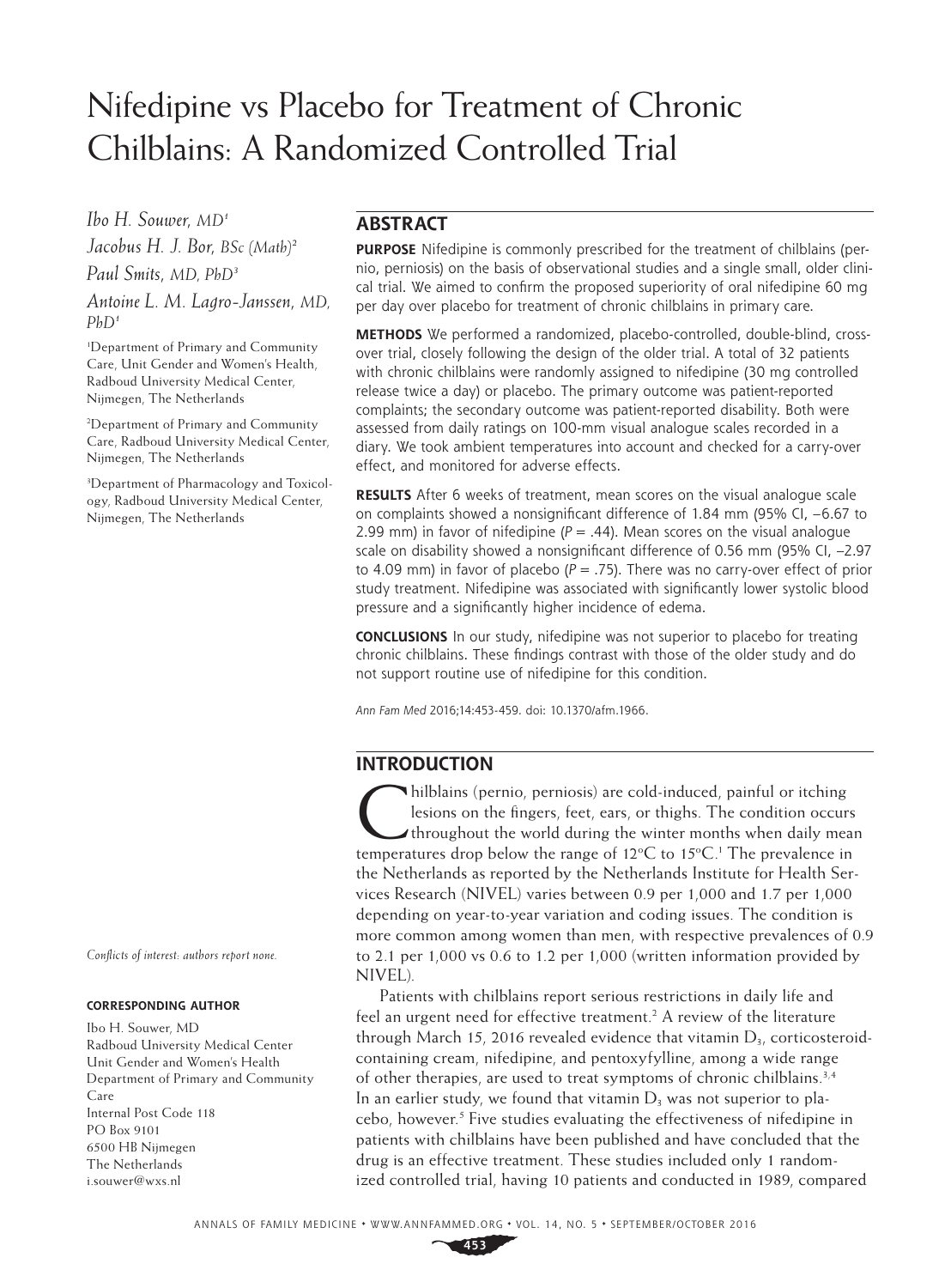nifedipine with placebo.6 The others—a pilot case study with 10 patients, a case series with 34 patients, a randomized trial comparing diltiazem with nifedipine in 34 patients, and a study comparing nifedipine with topical minoxidil in 62 patients—were not placebo controlled.6-8

Physicians and patients are commonly advised to consider the prescription of nifedipine for the treatment of chronic chilblains.<sup>9-13</sup> This advice finds support in a proposed disease mechanism for chilblains (ie, cold-induced vasospasm<sup>9,14,15</sup>) and in the results of the 5 studies previously described.6-8 Current discussion in the field regarding the reliability and reproducibility of these studies has called into question the soundness of the basis for the advice, however.<sup>16</sup>

We undertook a trial to confirm the proposed superiority of oral administration of nifedipine 60 mg per day compared with placebo for the treatment of chronic chilblains in a primary care setting.

# **METHODS**

#### **Trial Design**

Following the methodology of the original study by Rustin et al,<sup>6</sup> we conducted a 13-week randomized, double-blind, placebo-controlled, cross-over trial.<sup>6</sup> A washout period was not incorporated in the design for 3 reasons. First, the original trial did not include a washout period. Second, for obvious reasons, the study had to be completed during the winter months; a washout period would have resulted in too long a research period per patient and problems with higher ambient temperatures in spring. Third, the exact mechanism of the proposed effect of nifedipine is unclear, so the necessary duration of a washout period is uncertain. Instead of using a washout period, we sampled the last week of every 6-week treatment phase and checked for a possible carry-over effect.

#### **Participants**

The study population consisted of consecutively enrolled patients with chronic chilblains during the winters of 2010 to 2012. Patients volunteered after being informed of the trial by their primary care physician during consultation.

Patients were eligible for the trial if they were aged 18 years or older and reported symptoms of chronic chilblains that had lasted at least 3 weeks. The diagnosis was confirmed by an author (I.H.S.) based on commonly used diagnostic criteria: symptoms emerging in the winter months with itching and/or painful purpleblue discolored lesions in any of several locations (fingers, toes, feet, or lateral thigh) without a history of persistence into the summer months.<sup>1,9</sup> Swelling and ulceration, and reporting of earlier episodes in previous winters could also be present but were not mandatory for diagnosis. The validity of diagnosis by this author has previously been demonstrated.<sup>5</sup>

We excluded patients who had a known rheumatologic disorder, were already using nifedipine or another calcium channel blocker, were pregnant or lactating, or had contraindications to use of nifedipine.

Our sample size calculation was based on the following premises related to the visual analogue scale (VAS) used for the trial's primary outcome. Specifically, in an earlier study,<sup>5</sup> we observed a baseline visual analogue scale on complaints (VOC) score of 27.97 mm (SD 18.82) in a similar population. We used an estimate of 0.5 for the correlation between 2 scores from the same patient on 2 occasions.<sup>5</sup> We considered the treatment effect to be clinically relevant if patients experienced a decrease in the VOC score of at least 10 mm.

On the basis of use of a *t* test for the difference between 2 dependent means, 1-tail testing, an  $\alpha$  of 0.05, and a  $\beta$  of 0.10 (power of 90%), we calculated that we would need a minimum of 32 participants for the trial.

#### **Procedures**

The intervention consisted of oral administration of 30 mg nifedipine controlled release once a day for 2 weeks followed by 30 mg nifedipine twice a day for another 4 weeks. The research medication was produced and certified under project number AKF 1720 by the Department of Pharmacy and Clinical Pharmacology, Radboud University Medical Center, Nijmegen, The Netherlands.

The pharmacy that produced the research medication used block randomization with a block size of 10 to assign patients to 2 arms that differed with respect to the order of treatments: placebo first or nifedipine first. Both research personnel and patients were blinded to arm assignment. Blinding was ensured by use of indistinguishable capsules for active medication and inactive placebo. Consecutively enrolled patients received medication sets with consecutive therapy numbers. The pharmacy released the randomization key only after the last patient had left the study.

In the placebo-first arm, patients received no medication for 1 week to collect baseline data (phase 0), followed by use of placebo once a day for 2 weeks, followed by use of placebo twice a day for 4 weeks (phase 1), followed by nifedipine 30 mg controlled release once a day for 2 weeks, followed by nifedipine 30 mg controlled release twice a day for 4 weeks (phase 2). In the nifedipine-first arm, patients received no medication for 1 week to collect baseline data (phase 0), followed by nifedipine 30 mg controlled release once a day for 2 weeks, followed by nifedipine 30 mg controlled release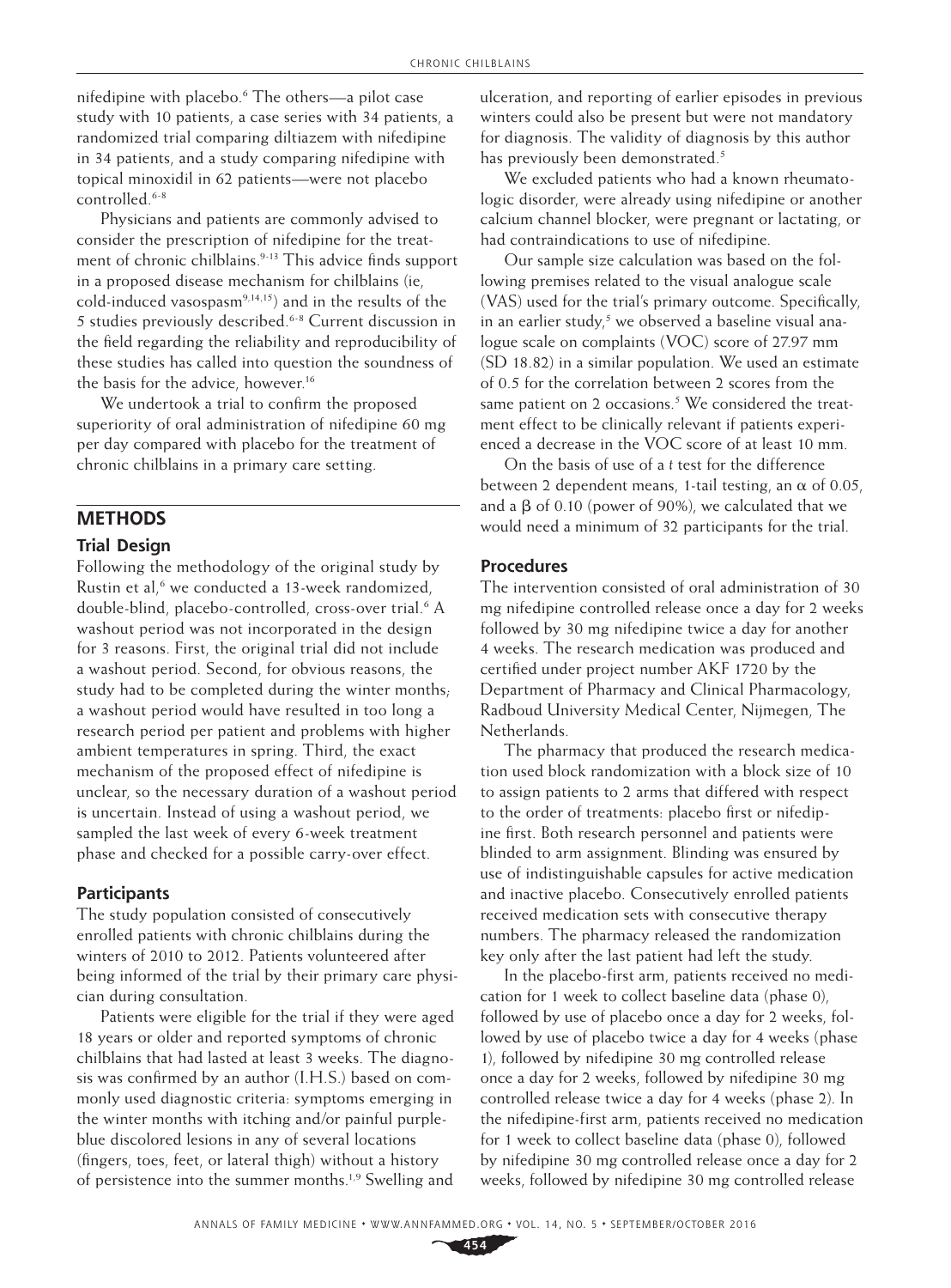twice a day for 4 weeks (phase 1), followed by use of placebo once a day for 2 weeks, followed by use of placebo twice a day for 4 weeks (phase 2).

Each day, we documented the mean ambient temperature provided by the Royal Netherlands Meteorological Institute. Patients used a diary to score the presence and severity of itch, pain, and disability using the VAS daily throughout the full research period, as described below. Investigators had 6 face-to-face contacts with patients: at intake and at the end of weeks 1, 3, 7, 9, and 13. During these contacts, the investigators checked diaries for completeness, assessed therapy compliance by counting capsules, and documented remaining lesions.

The Dutch Competent Authority (NL31484.091.10 BI) and the Medical Research Ethics Committee CMO Arnhem-Nijmegen (CMO dossier number 2010/240) granted permission for this study.

#### **Outcomes**

The trial's primary and secondary outcomes were patient-reported complaints (symptoms) and disability, respectively, assessed with VAS having 100 mm ranges. Patients rated these outcomes daily and recorded their ratings in diaries.

The primary outcome was the difference in score on the VOC between nifedipine and placebo after 6 weeks of treatment. Patients rated pain and itch separately; we used the higher of these 2 scores at the time and ulceration on 100-mm VAS. We also monitored for adverse effects—unfavorable changes in blood pressure reading and in scores for headache, dizziness, and peripheral edema on 100-mm VAS—at each of these contacts.

## **Statistical Analysis**

We used a modified intention-to-treat analysis, including data only of patients who began the study. We performed analysis of the primary and secondary patientreported outcomes using the 2-stage model originally proposed by Grizzle<sup>17</sup> and more recently reviewed.<sup>18</sup> correcting for temperature changes during the research period for each patient with a mixed effects model (Grizzle model using the mixed procedure with random effect, SAS PROC MIXED, SAS version 9.2; SAS Institute Inc). Investigator-assessed outcomes and adverse effects were analyzed using 2-sample paired *t* tests.

# **RESULTS**

## **Patient Characteristics**

The procedure used to assess and enroll patients is shown in Figure 1. Data for 32 patients (18 women and 14 men) were available for analysis, and their baseline characteristics are shown in Table 1. The patients had a mean age of 53 years (SD 16.1). The mean duration of symptoms at intake was 6.5 weeks (SD 3.6). At baseline, the mean score on the VOC scale was 24.92 mm (95%

of reporting. The VOC score was calculated as the mean value for the last 7 days of the 6-week treatment period. Higher scores indicated greater pain or itch.

The secondary outcome was the difference in score on the visual analogue scale on disability (VOD) between nifedipine and placebo after 6 weeks of treatment. For this outcome, patients rated their ability to function normally in daily life. The VOD score was also calculated as the mean value of the last 7 days of the treatment period. Higher scores indicated greater disability.

To follow the design of the original study<sup>6</sup> as closely as possible, investigators assessed the chilblain lesions during face-to-face contacts and rated redness, purpleness, edema,

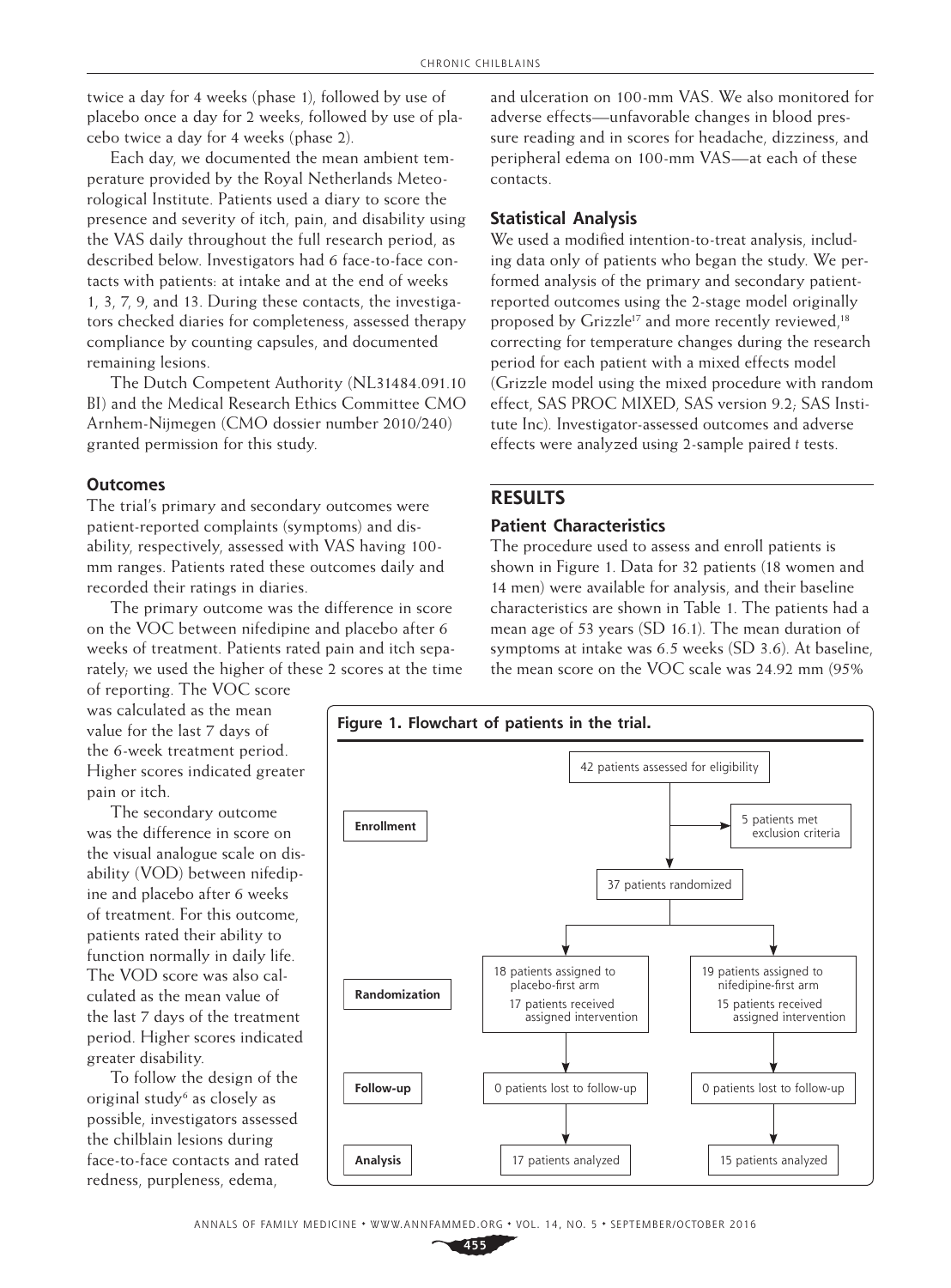CI, 21.70-28.13) and the mean score on the VOD scale was 16.11 mm (95% CI, 13.09-19.13). Eleven patients had possibly relevant comorbidities, 6 smoked, and 9 used potentially relevant drugs.

Our capsule counts indicated that patients did not take 502 capsules (11%) of the 4,480 they had been assigned to take. Diaries were conscientiously completed. No face-to-face contacts were missed.

We did not find any missing data for the patientreported primary and secondary outcomes or for adverse effects. One assessment for our investigatorassessed outcomes was missing, representing 4 VAS scores out of 384 to be analyzed; we did not replace these missing data.

## **Primary and Secondary Outcomes**

Figure 2 shows the plots of mean VOC and VOD scores per week, not corrected for temperature, in each arm and study phase.

The mean VOC score at 6 weeks of treatment was 11.44 mm (95% CI, 6.12-16.75 mm) with nifedipine treatment and 13.28 mm (95% CI, 7.96-18.59 mm) with

| Table 1. Patient Characteristics at Baseline   |                                           |                                       |  |  |
|------------------------------------------------|-------------------------------------------|---------------------------------------|--|--|
| Characteristic                                 | <b>Placebo-First</b><br>Arm<br>$(n = 17)$ | Nifedipine-First<br>Arm<br>$(n = 15)$ |  |  |
| Age, mean, y                                   | 50                                        | 59                                    |  |  |
| Sex                                            |                                           |                                       |  |  |
| Women, No.                                     | 8                                         | 10 <sup>2</sup>                       |  |  |
| Men. No.                                       | 9                                         | 5                                     |  |  |
| Chilblain symptoms                             |                                           |                                       |  |  |
| Mean duration at intake, wk                    | 7                                         | 6                                     |  |  |
| Experiencing first episode, No.                | $\overline{2}$                            | $\overline{2}$                        |  |  |
| Experienced >1 episode, No.                    | $\overline{4}$                            | $\overline{4}$                        |  |  |
| Experiences episode every year, No.            | 12                                        | 10                                    |  |  |
| Mean VOC score, mma,b                          | 25                                        | 24                                    |  |  |
| Mean VOD score, mm <sup>b</sup>                | 17                                        | 15                                    |  |  |
| Smoking, No.                                   | 3                                         | 3                                     |  |  |
| Comorbidity                                    |                                           |                                       |  |  |
| Diabetes, No.                                  | $\Omega$                                  | 1                                     |  |  |
| Peripheral arterial disease, No.               | 1                                         | $\Omega$                              |  |  |
| Raynaud phenomenon, No.                        | 6                                         | 3                                     |  |  |
| Relevant medication use                        |                                           |                                       |  |  |
| β-blocker, No.                                 | $\Omega$                                  | 0                                     |  |  |
| Nicotine replacement drug, No.                 | 0                                         | 0                                     |  |  |
| Acetylsalicylic acid, No.                      | $\Omega$                                  | 1                                     |  |  |
| ACE or angiotensin II receptor<br>blocker, No. | 3                                         | $\overline{2}$                        |  |  |

 $ACE = angiotensin-converting enzyme; VOC = visual analogue scale on complaints;$ VOD=visual analogue scale on disability.

a The higher of either the visual analogue scale itch score or the visual analogue scale pain score.

**b** Scores measured on 100-mm scales where higher values indicate more complaints (symptoms) or greater disability.

placebo treatment (Table 2). This resulted in a difference between arms of 1.84 mm (95% CI, –6.67 to 2.99 mm) in favor of nifedipine  $(P = .44)$ .

The mean VOD score at 6 weeks of treatment was 4.65 mm (95% CI, 1.65-7.65 mm) with nifedipine treatment and 4.09 mm (95% CI, 10.9-7.09 mm) with placebo treatment. This resulted in a difference between arms of 0.56 mm (95% CI, –2.97 to 4.09 mm) in favor of placebo  $(P=.75)$ .

# **Carry-Over Effect**

Results of analyses assessing any carry-over effect on the primary outcome are shown in Table 2. The mean VOC score at 6 weeks of treatment was 14.07 mm (95% CI, 7.16-20.98 mm) in the arm given placebo first and 10.46 mm (95% CI, 4.16-17.14 mm) in the arm given nifedipine first. This resulted in a nonsignificant difference between arms of 3.43 mm (95% CI, –6.08 to 12.93 mm) in favor of the nifedipine-first arm  $(P = .47)$ , indicating no carry-over effect.

Results of analyses assessing any carry-over effect on the secondary outcome are shown in Table 3. The

> mean VOD score at 6 weeks of treatment was 4.95 mm (95% CI, 1.40-8.50 mm) in the placebo-first arm and 3.97 mm (95% CI, 0.46-7.12 mm) in the nifedipine-first arm. This resulted in a nonsignificant difference between arms of 1.17 mm (95% CI, –3.72 to 6.05 mm) in favor of the nifedipine-first arm  $(P=.63)$ , also indicating no carry-over effect.

## **Investigator-Assessed Outcomes**

We found no statistically significant differences between nifedipine and placebo for investigator-assessed redness or purpleness, edema, or ulceration after 6 weeks of treatment (Table 3).

# **Adverse Effects**

Mean systolic blood pressure was 134.5 mm Hg after 6 weeks of nifedipine use and 147.1 mm Hg after 6 weeks of placebo use (Table 4). The mean difference was –13.1 mm Hg (95% CI, –24.1 to –2.0 mm Hg), which was statistically significant  $(P=.02)$ . The mean assessed peripheral edema score on the VAS was 12.1 mm after 6 weeks of nifedipine use and 2.5 mm after 6 weeks of placebo use. The mean difference was 9.6 mm (95% CI, 1.1-18.1 mm), which was also statistically significant  $(P=.03)$ . Headache and dizziness did not differ significantly between nifedipine and placebo after 6 weeks of treatment (Table 4).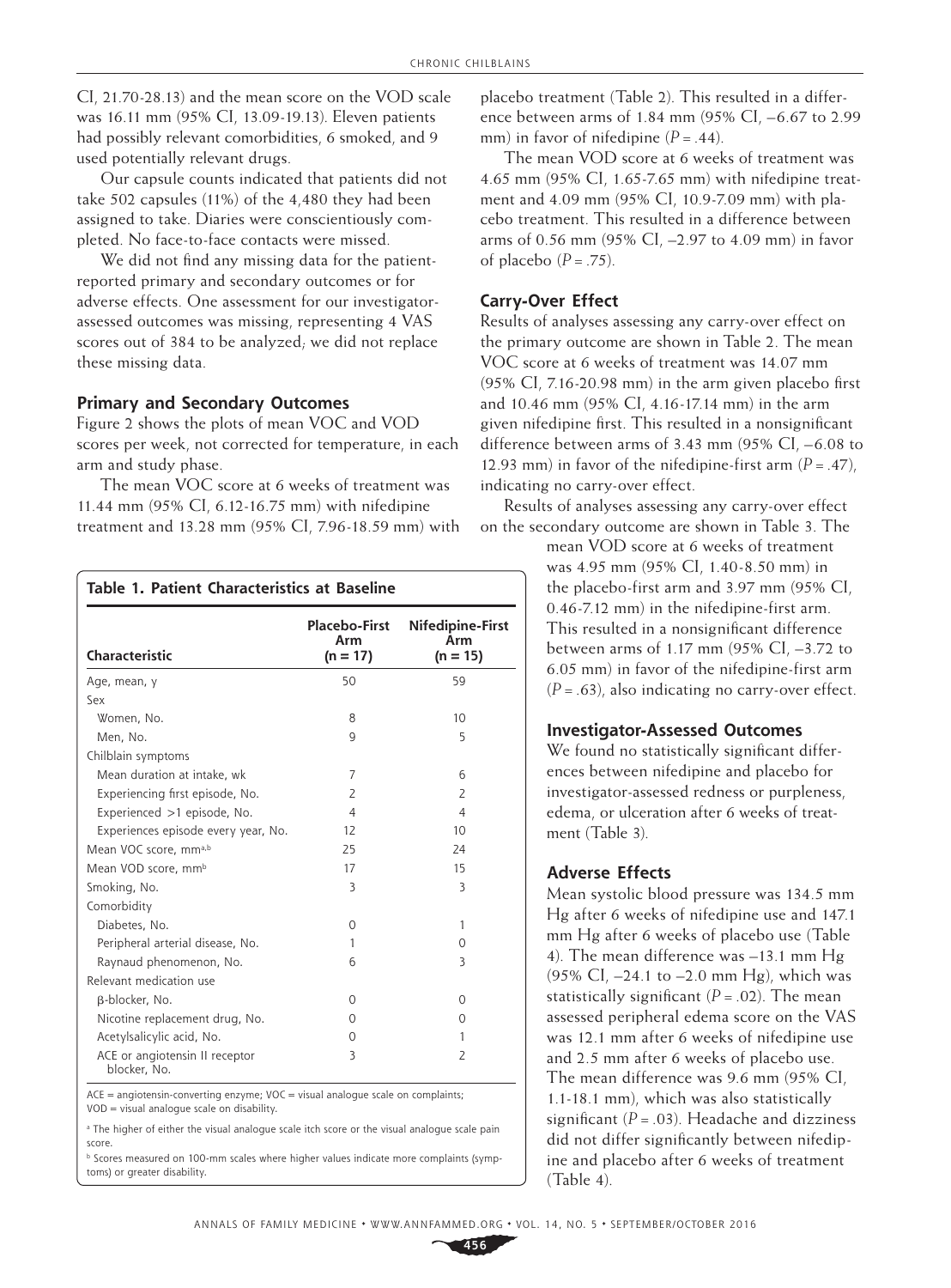

| Table 2. Primary and Secondary Outcomes Corrected for Differences |  |  |
|-------------------------------------------------------------------|--|--|
| in Ambient Temperature                                            |  |  |

|                      | Score, mm <sup>a</sup> | <b>Test of Fixed</b><br><b>Effects</b> |                    |     |
|----------------------|------------------------|----------------------------------------|--------------------|-----|
| <b>Outcome</b>       | Mean (95% CI)          | F Value                                | P Value<br>(r > F) |     |
| Primary: VOC score   |                        |                                        |                    |     |
| Treatment            |                        |                                        |                    |     |
| Nifedipine           | 11.44 (6.12 to 16.75)  |                                        |                    |     |
| Placebo              | 13.28 (7.96 to 18.59)  | $-1.84$ (-6.67 to 2.99)                | 0.61               | .44 |
| Arm                  |                        |                                        |                    |     |
| Placebo first        | 14.07 (7.16 to 20.98)  |                                        |                    |     |
| Nifedipine first     | 10.65 (4.16 to 17.14)  | 3.43 $(-6.08 \text{ to } 12.93)$       | 0.54               | .47 |
| Temperature          |                        |                                        | 3.62               | .07 |
| Secondary: VOD score |                        |                                        |                    |     |
| Treatment            |                        |                                        |                    |     |
| Nifedipine           | 4.65 (1.65 to 7.65)    |                                        |                    |     |
| Placebo              | 4.09 (1.09 to 7.09)    | $0.56$ (-2.97 to 4.09)                 | 0.10               | .75 |
| Arm                  |                        |                                        |                    |     |
| Placebo first        | 4.95 (1.40 to 8.50)    |                                        |                    |     |
| Nifedipine first     | 3.79 (0.46 to 7.12)    | 1.17 $(-3.72$ to 6.05)                 | 0.24               | .63 |
| Temperature          |                        |                                        | 1.63               | .21 |

a On a visual analogue scale in week 6 of treatment. Scores measured on 100-mm scales where higher values

indicate more complaints (symptoms) or greater disability.

## **DISCUSSION**

We did not find any clinically or statistically significant differences in favor of nifedipine over placebo for the treatment of chronic chilblains. The difference in patient-reported complaints (symptoms) tended to favor nifedipine, while the difference in patient-reported disability tended to favor placebo. Nifedipine was associated with a lower systolic blood pressure and a higher incidence of edema. We did not find any significant carry-over effect of prior treatment on the primary or secondary outcome. Differences between the nifedipinefirst and placebo-first arms tended to favor the former.

## **Strengths and Limitations**

The main strength of this study is our effort to confirm the findings of the original randomized controlled trial that led to the current general advice to consider nifedipine for the treatment of chronic chilblains. No such confirmation study had previously been performed. We followed the design of the original study as closely as possible but tripled the number of patients based on our sample size calculation. Improving on the original design, we further took into account ambient temperature as a major confounder.3,19,20

We assessed primary and secondary outcomes with VAS scores for pain, itch, and disability using patient diaries. These scales are generally used and validated for this purpose.<sup>21-23</sup>

Patient compliance was good. Although 11% of assigned capsules were not taken, known adverse effects of nifedipine (lower systolic blood pressure and more edema) were still seen during nifedipine treatment.

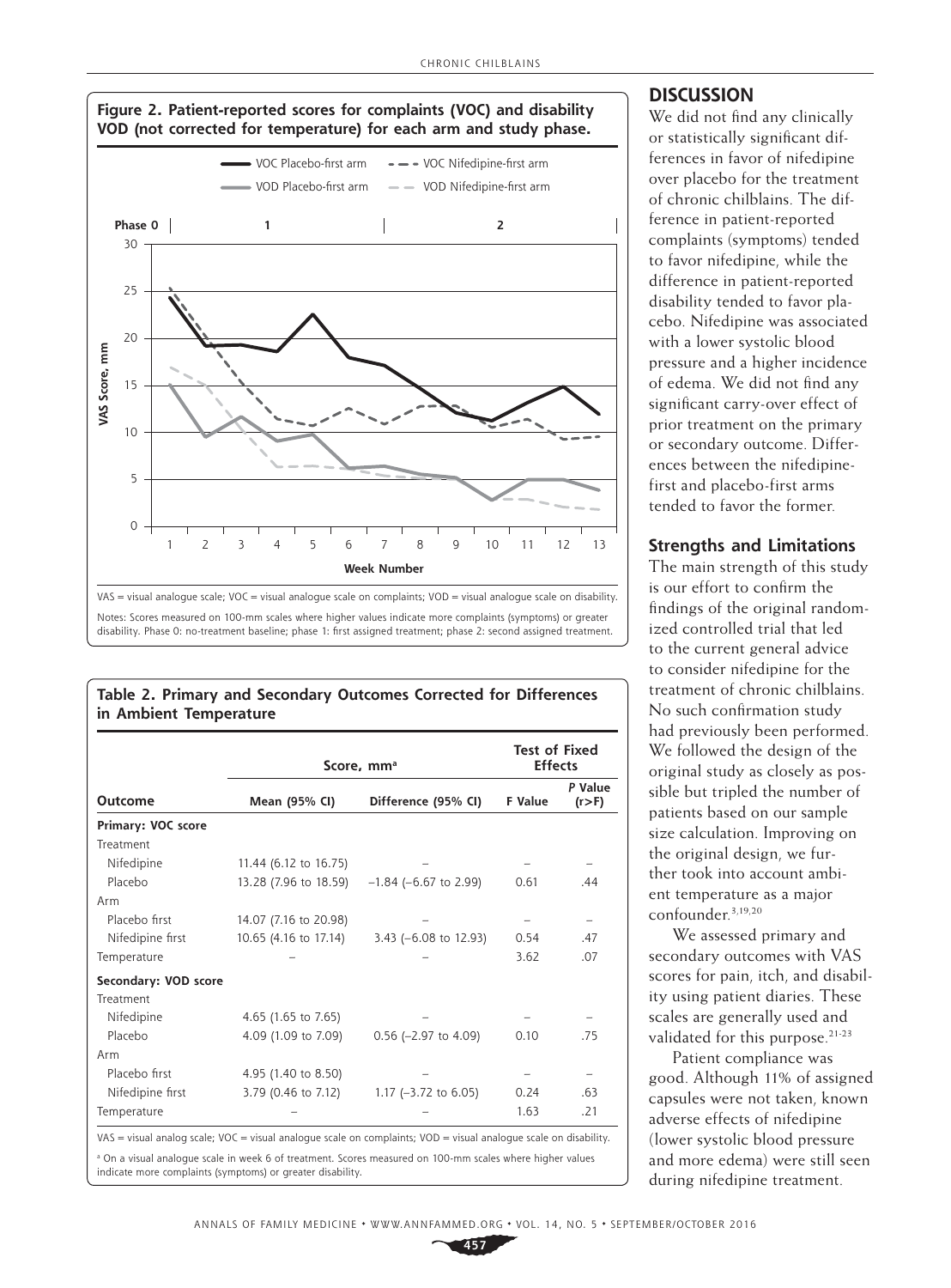| Table 3. Investigator-Assessed Outcomes After 6 Weeks of Treatment |         |                   |                                   |       |
|--------------------------------------------------------------------|---------|-------------------|-----------------------------------|-------|
| Outcome <sup>a</sup>                                               | Placebo | <b>Nifedipine</b> | <b>Mean Difference</b><br>(95%CI) | Value |
| Redness score, mean, mm                                            | 17.0    | 18.3              | 1.9 $(-3.8 \text{ to } 7.6)$      | .50   |
| Purpleness score, mean, mm                                         | 6.6     | 4.9               | $-1.5$ ( $-5.6$ to 2.6)           | .47   |
| Edema score, mean, mm                                              | 4.9     | 7.8               | $3.2$ (-0.5 to 6.9)               | .09   |
| Ulceration score, mean, mm                                         | 0.0     | 0.2               | $0.2$ (-0.2 to 0.6)               | .33   |

Assessed using 100-mm visual analogue scales where higher values indicate greater severity.

#### **Table 4. Adverse Effects After 6 Weeks of Treatment**

| Outcome <sup>a</sup>                             | Placebo | <b>Nifedipine</b> | <b>Mean Difference</b><br>(95% CI) | P<br>Value |
|--------------------------------------------------|---------|-------------------|------------------------------------|------------|
| Systolic blood pressure,<br>mean, mm Hq          | 147.1   | 134.5             | $-13.1$ ( $-24.1$ to $-2.01$ )     | .02        |
| Headache score, mean, mm <sup>a</sup>            | 2.2     | 6.9               | 4.7 $(-0.8$ to 10.3)               | .09        |
| Dizziness score, mean, mm <sup>a</sup>           | 1.6     | 4.7               | $3.1$ (-1.0 to 7.2)                | .13        |
| Peripheral edema score,<br>mean, mm <sup>a</sup> | 2.5     | 12.1              | $9.6$ (1.1 to 18.1)                | .03        |

Patients conscientiously completed their diaries and did not miss any face-to-face contacts.

Because of the recruitment method used for our trial, we can generalize our findings to patients with idiopathic chronic chilblains in general practice.

Almost one-half of our participants reported having Raynaud phenomenon as a comorbidity (Table 1). This high figure may suggest some sort of relationship between chronic chilblains and Raynaud phenomenon. We did not exclude participants who had this condition because it can be easily distinguished from chronic chilblains.24-26 It is unlikely that the high prevalence of Raynaud phenomenon affected our results as placebo-controlled trials indicate that nifedipine and other calcium channel blockers are effective for treating that condition.27

We found a remarkable reduction of chilblains symptoms during placebo treatment that may have several explanations. First, the placebo effect may have been responsible.<sup>28</sup> Second, almost all studies on chilblains report that 60% to 70% of the patients experience an improvement.<sup>3</sup> None of these studies thoroughly corrected for the influence of exposure to cold and other confounders, however. Third, we did not collect information about therapy received for previous episodes, but in our opinion, prior therapy is unlikely to have influenced our results. Last, we did not ask our patients not to change their habits during the study, which raises the possibility of a Hawthorne effect.<sup>29</sup> We are unable to exclude such an effect caused by patients' own efforts to alleviate their symptoms by

changing habits during the study. Nevertheless, we consider it to be unlikely because nearly all patients with chilblains have already tried almost everything to relieve their symptoms.<sup>2</sup> In our opinion, the reduction of symptoms during placebo treatment likely reflects both a placebo effect and the natural course of the disease.

# **Comparison With Existing Literature**

Our findings contrast with those of the original randomized controlled trial by Rustin et al.6 We did not reproduce their clear positive effect of nifedipine compared with placebo either in patient diary data or in our investigator assessment of the chilblains. Our findings are also

at odds with the results of the other, non–placebocontrolled studies on the use of nifedipine to treat chronic chilblains.<sup>6-8</sup>

#### **Implications for Practice**

Our randomized controlled trial failed to confirm effectiveness of nifedipine for the treatment of chronic chilblains in general practice and showed evidence that its use in this context may cause harm. These findings underscore the importance of rigorous evaluation of treatments, with adequate numbers of patients and control for potential confounders, before widespread adoption. Current advice to prescribe nifedipine for chilblains should be revisited, and clinicians should weigh and discuss with patients evidence on the potential benefits and harms of various treatment options before making treatment decisions.

#### **To read or post commentaries in response to this article, see it online at <http://www.annfammed.org/content/14/5/453>.**

**Key words:** chilblains; therapeutics; nifedipine; randomized controlled trial; practice-based research; primary care

Submitted January 14, 2016; submitted, revised, April 8, 2016; accepted April 25, 2016.

**Funding support:** This work was supported by the Netherlands Organization for Health Research and Development Program Common Diseases grant number 42011006.

**Registration details:** EudraCT: registration number 2009-016397-33; Netherlands Trial Register: registration number NTR 2591.

**Acknowledgments:** The authors are grateful for the assistance of Mrs C.M. (Rina) Siemons, research assistant.

**458**